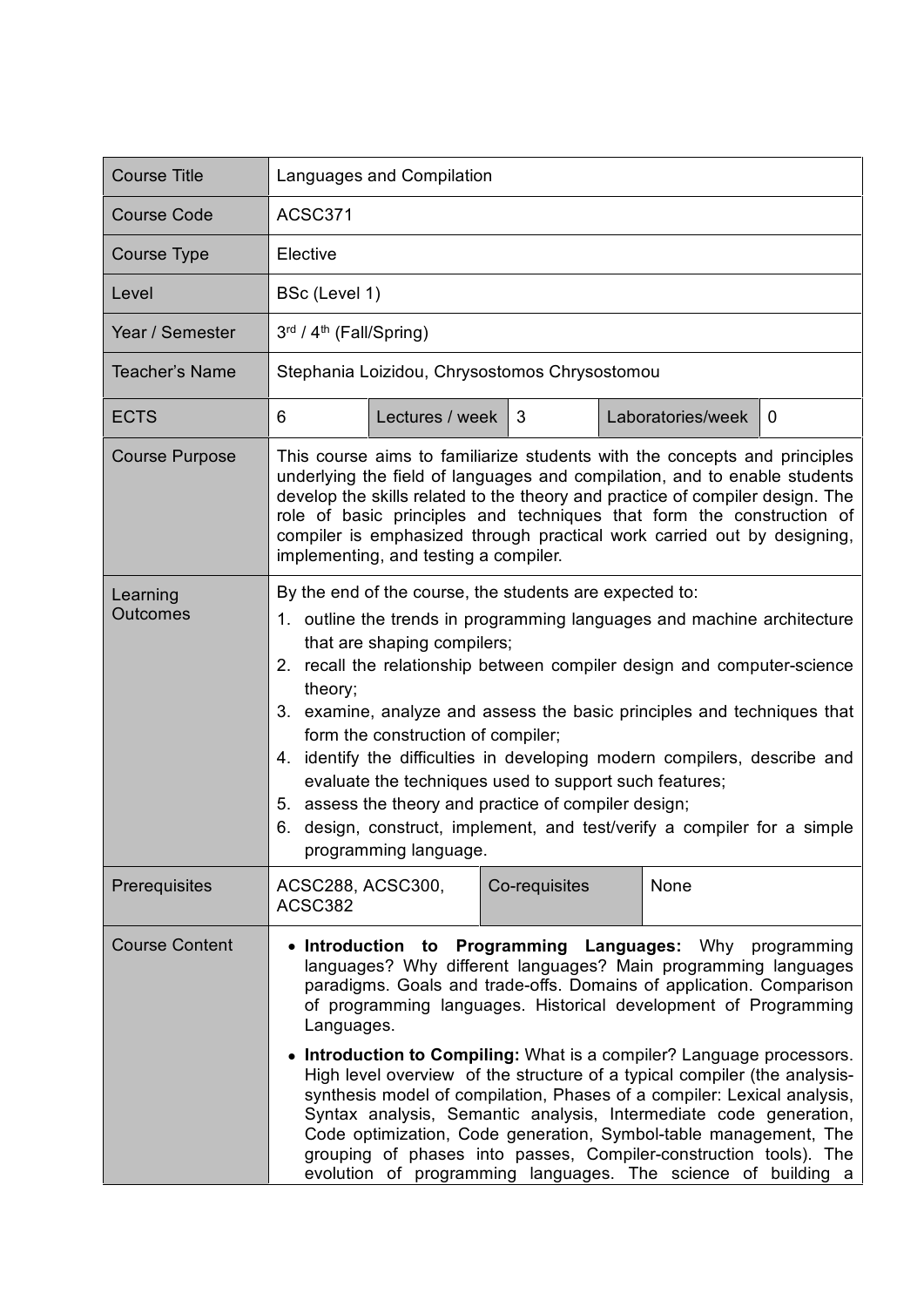compiler. Applications of compiler technology.

- **Lexical Analysis:** The role of the lexical analyzer. Lexical analysis versus parsing. Tokens, patterns, and lexemes. Attributes for tokens. Lexical errors. Input buffering. Alphabet, Languages, and Strings definitions. Operations on languages (union, concatenation, kleene closure, positive closure). Regular expressions. Regular definitions. Transition diagrams. Finite automata (NFA, DFA). From regular expressions to automata. The lexical-analyzer generator tool Lex.
- **Syntax Analysis:** The role of the parser. Syntax error handling. Errorrecovery strategies. Context-free grammars (Definition of terminals, nonterminals, start symbol, and productions. Notational Conventions, Derivations, Parse trees. Ambiguity. Verifying the language generated by a grammar. Context-free grammars versus regular expressions). Writing a grammar (Eliminating ambiguity. Elimination of left recursion. Left factoring). Top-down parsing (Recursive-descent parsing. FIRST and FOLLOW. LL(1) grammars. Nonrecursive predictive parsing. Error recovery in predictive parsing). Bottom-up parsing (Reductions. Handle pruning. Shift-reduce parsing. Conflicts during shift-reduce parsing). LR(k) parsers (Items and the LR(0) automaton. The LR-parsing algorithm. Constructing SLR-parsing tables. Viable prefixes). The canonical-LR and LALR parsers. Constructing LALR parsing tables. Using ambiguous grammars (precedence and associatively to resolve conflicts. The "Dangling-Else" ambiguity. Error recovery in LR parsing). Parser Generator tool yacc.
- **Syntax-Directed Translation:** Syntax-directed definition (SDD). Inherited and synthesized attributes. Dependency graphs. "S-attributed" and "L-attributed" classes of SDD's. Applications of syntax-directed translation (Construction of syntax trees. The structure of a Type). Syntax-directed translation (SDT) schemes (Postfix translation schemes, parser-stack implementation of postfix SDT's, SDT's with actions inside productions, eliminating left recursion from SDT's, SDT's for L-attributed definitions), Implementing L-attributed SDD's.
- **Type Checking:** Rules for type checking. Static and dynamic checking of types. Flow-of-control checks. Uniqueness checks. Name-related checks. Type expressions. Error recovery. Type conversions. Overloading of functions and operators.
- **Intermediate-Code Generation:** Intermediate languages. Variants of syntax trees (Directed acyclic graphs). Three-Address code. Types of three-address statements. Syntax-directed translation into threeaddress code. Implementation of three-address statements. Declarations. Control -flow translation of Boolean expressions. Shortcircuit code. Backpatching. Intermediate code for procedures.
- **Code Generation:** Issues in the design of a code generator. The target language. Addresses in the target code. Basic blocks and flow graphs. A simple code generator. Register allocation and assignment. Peephole optimization.
- **Code Optimization:** Criteria for code-improving transformations. Causes of redundancy. Global common subexpressions. Copy propagation. Dead-code elimination. Code motion. Induction variables and reduction in strength.